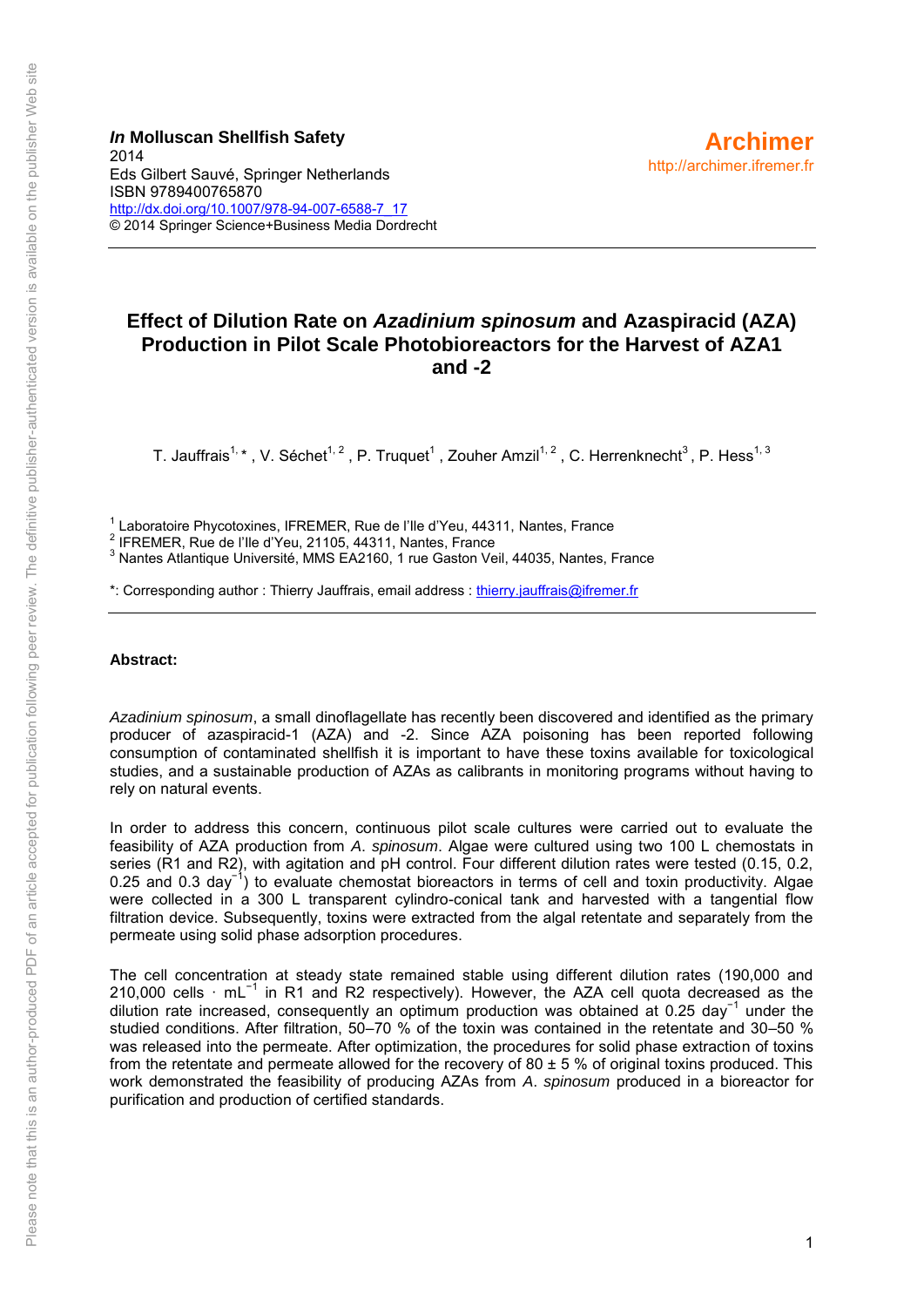# **1. Introduction**

In 1995 the first azaspiracid (AZA) shellfish poisoning occurred in the Netherlands with symptoms similar to diarrhoeic shellfish poisoning (McMahon and Silke, 1996). A few years later, the toxin was identified and named azaspiracid (Satake et al., 1998) and then structurally revised (Nicolaou et al., 2004). Afterwards, a large number of analogues were identified in mussel tissues using biological assay and chemical analysis including liquid chromatography coupled to tandem mass spectrometry (LC-MS/MS), i.e. AZA2-32 (Diaz Sierra et al., 2003; James et al., 2003; McCarron et al., 2009; Ofuji et al., 2001; Ofuji et al., 1999; Rehmann et al., 2008). Nevertheless, since the first known poisoning event, it took twelve years until the discovery of a primary producer, the dinoflagellate *A. spinosum* (strain 3D9) (Krock et al., 2008; Krock et al., 2009; Tillmann et al., 2009). This small dinoflagellate  $(12-16$  um length and  $7-11$  um width) produces AZA1 and  $-2$  in culture (Tillmann et al. 2009). Since this recent discovery the organism has been encountered in different parts of the world (Ireland (Salas et al., 2011), France (Nezan et Siano, personal communication), Mexico (Hernandez-Becerril et al., 2010), Argentina (Akselman and Negri, 2012)), and AZA occurrences are now recognized as a worldwide phenomenon. Until now, AZAs were purified and isolated from contaminated bivalves, as it has been originally carried out with other marine biotoxins: okadaic acid group toxins, brevetoxins, saxitoxins, yessotoxins, domoic acid, cyclic imines and pectenotoxins (Rundberget et al., 2007). However, severe toxic events are required to obtain pure standards from contaminated bivalves, even though recovery has been improved recently and the number of purification steps required to purify AZAs from complex matrices reduced (Kilcoyne et al., 2012; Perez et al., 2010).

The primary AZA producer is now identified and adapted to culture, furthermore, natural occurring blooms are hard to predict and/or to find; preventing *in situ* direct extraction of AZA as developed by Rundberget et al. (2007). Thus, to avoid AZA1 and -2 scarcities it is important to have a sustainable production of toxins from *A. spinosum* culture for toxicological studies, and for instrument calibration in continuous monitoring programs.

The aim of this study was to evaluate the feasibility of AZA production from *A. spinosum* produced in continuous pilot scale photobioreactor in series. We describe here how dilution rate influences cell concentration as well as toxin production in pilot scale chemostat bioreactors in series and the use of different solid phase extraction procedures to recover AZAs from large volume of *A. spinosum* culture (200L) after tangential flow filtrations.

# **2. Materials and methods**

#### **2.1. Culture conditions and measurement**

The strain (3D9) of *Azadinium spinosum* was the source of AZA1 and -2 for the experiment. The algae were produced in two chemostats of 100 L each, operated in series at different dilution rates (0.15, 0.2, 0.25 and 0.3 day<sup>-1</sup>). Culture medium was a K modified medium (Keller et al. 1987), without NH<sub>4</sub>Cl, tris buffer and with Na<sub>2</sub>SeO<sub>3</sub> (10<sup>-8</sup>M).

The photobioreactors were operating using the following conditions : the pH was maintained at 7.9 using  $CO_2$  addition, T = 18°C, a photon flux density of 200 µmol.m<sup>-2</sup>.s<sup>-1</sup> on one side of the reactor, and a photoperiod of 16 h of light and 8 h of dark (Jauffrais et al., 2010). A Rushton turbine was homogenizing the algae at 40 rpm. Algae were collected in a harvesting tank (300 L), aerated and maintained at 18°C (figure 1).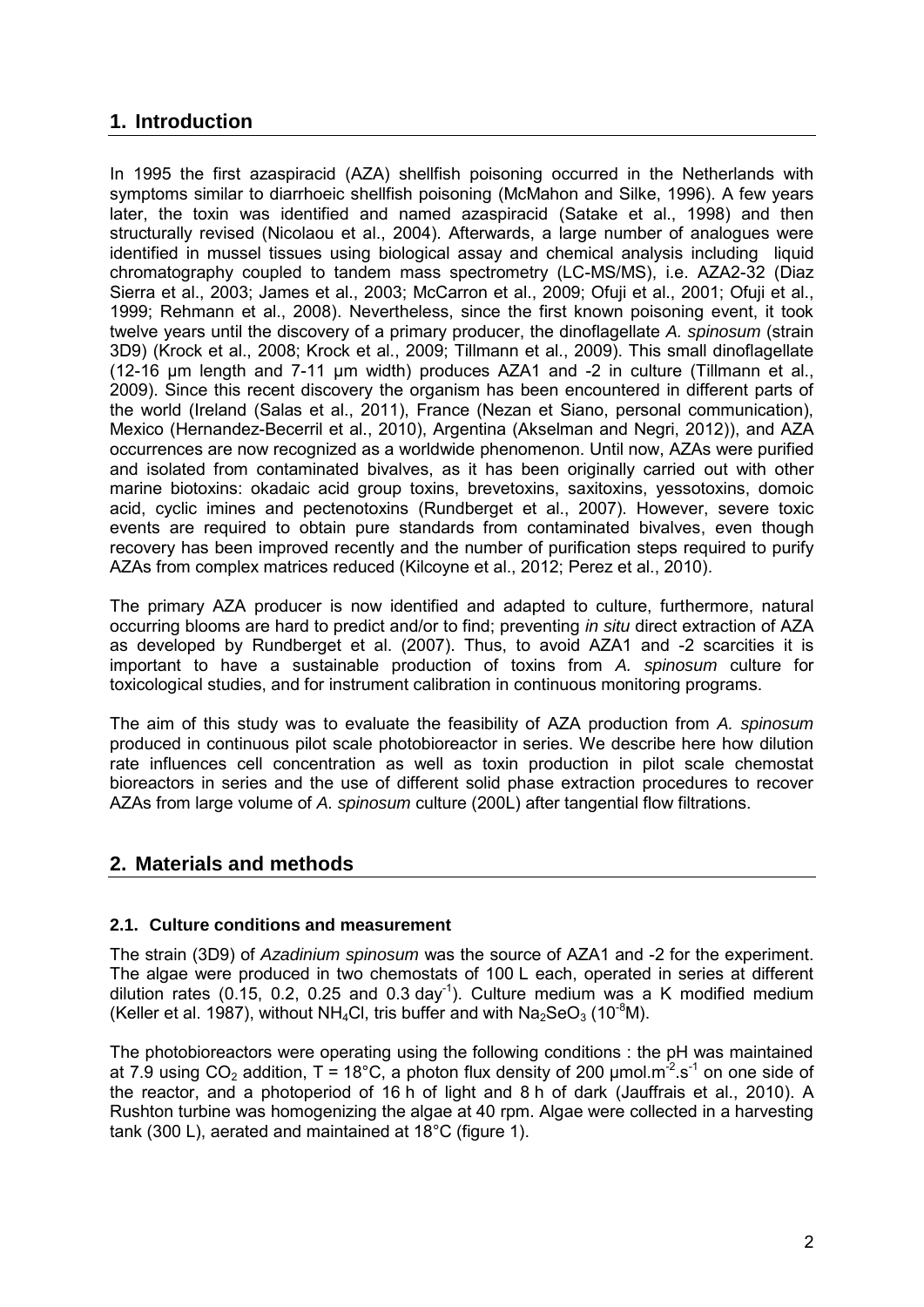A particle counter (Beckman, Multisizer 3 Coulter counter) was used daily to assess cell concentrations (cells.mL<sup>-1</sup>), average size ( $\mu$ m) and cellular volume  $(\mu m^3.mL^{-1})$ . The bioreactors were considered at steady state after a minimum of five days at the same microalgal concentration  $(\pm 5\%)$ .

## **2.2. Intra- and extra-cellular analysis of AZAs**

At the different steady states studied daily over a week, triplicate samples of *A. spinosum* were taken from each bioreactor to assess toxin content, the same analyses were carried out from the 300 L harvesting tank before each tangential flow filtration for initial toxin content assessment.

The analytical procedure had been previously optimised(Jauffrais et al., 2012). Briefly, aliquots (10 mL) of *A. spinosum* cultures were collected and centrifuged (2 500 g, 20 min, 4°C) in 15 mL tubes. The supernatant was collected (for extra-cellular toxin content) and the pellet was re-suspended with 0.5 mL of acetone/H<sub>2</sub>O (9/1,  $v/v$ ), transferred to an Eppendorf tube (1.5 mL) and bath sonicated (10 min). After sonication, the aliquot was centrifuged (15 000 g, 10 min,  $4^{\circ}$ C). The supernatant was transferred to a 5 mL glass tube and gently evaporated under nitrogen on a heating block at 35°C. This process was repeated so that the pellet was extracted three times in total. After evaporation of supernatants, the residue was reconstituted in 1 mL methanol. Subsequently, an aliquot was filtered with NANOSEP MF filter 0.2  $\mu$ m (PALL) (15 000 g, 3 min, 4°C), and transferred into a HPLC vial with 250  $\mu$ L insert for analysis.

After centrifugation of algal culture, the supernatant was transferred to a 15 mL glass tube and 5 mL of dichloromethane was added. The mixture was homogenized and centrifuged (2 500 g, 10 min, 4°C). The organic phase was transferred to a 15 mL glass tube and gently evaporated under nitrogen on a heating block at 35°C. The aqueous phase was extracted three times in this manner, and following evaporation, the residue was reconstituted and filtered as above.

#### **2.3. AZAs harvesting procedures**

Tangential flow filtration (Sartorius Stedim Biotech, Sortojet Pump with Sartocon Slice and 5x0.1m<sup>2</sup> Hydrosart Open Channel Microfiltration Cassettes) was applied to separate the algae from the culture medium. Thus 200 L of algal culture were divided into 1 L of algal concentrate (retentate) and almost 200 L of permeate (figure 1).

For toxin extraction from the retentate, the algal concentrate was sonicated (20min in ice, Bioblock Scientific, Vibra-cell 75115), 25 g of activated Diaion HP20 polymeric resin was added, and gently agitated within the algal concentrate over 24 h, on a laboratory shaker (IKALABORTECHNIK, KS125basic). The resin was then washed with 1 L of Milli-Q water (Millipore, Integral 3 system), and placed in a glass column (3 by 60 cm). The toxin was eluted with three volumes of acetone (50 mL) at  $1 \text{ mL.min}^{-1}$ . The extract was then evaporated using a rota-evaporator (Büchi, Rotavapor R-200) and the residue was reconstituted in 5 mL methanol.

For toxin extraction from the 200L permeate, two procedures were tested:

1. Passive samplers were placed into the permeate as developed by MacKenzie et al. (2004) and Fux *et al.* (2009; 2008). 8 SPATT bags (solid phase adsorption toxin tracking) containing 3 g of activated Diaion® HP20 resin were added into the permeate and gently agitated within a submerged pump over 72 h. The resin was then extracted as above.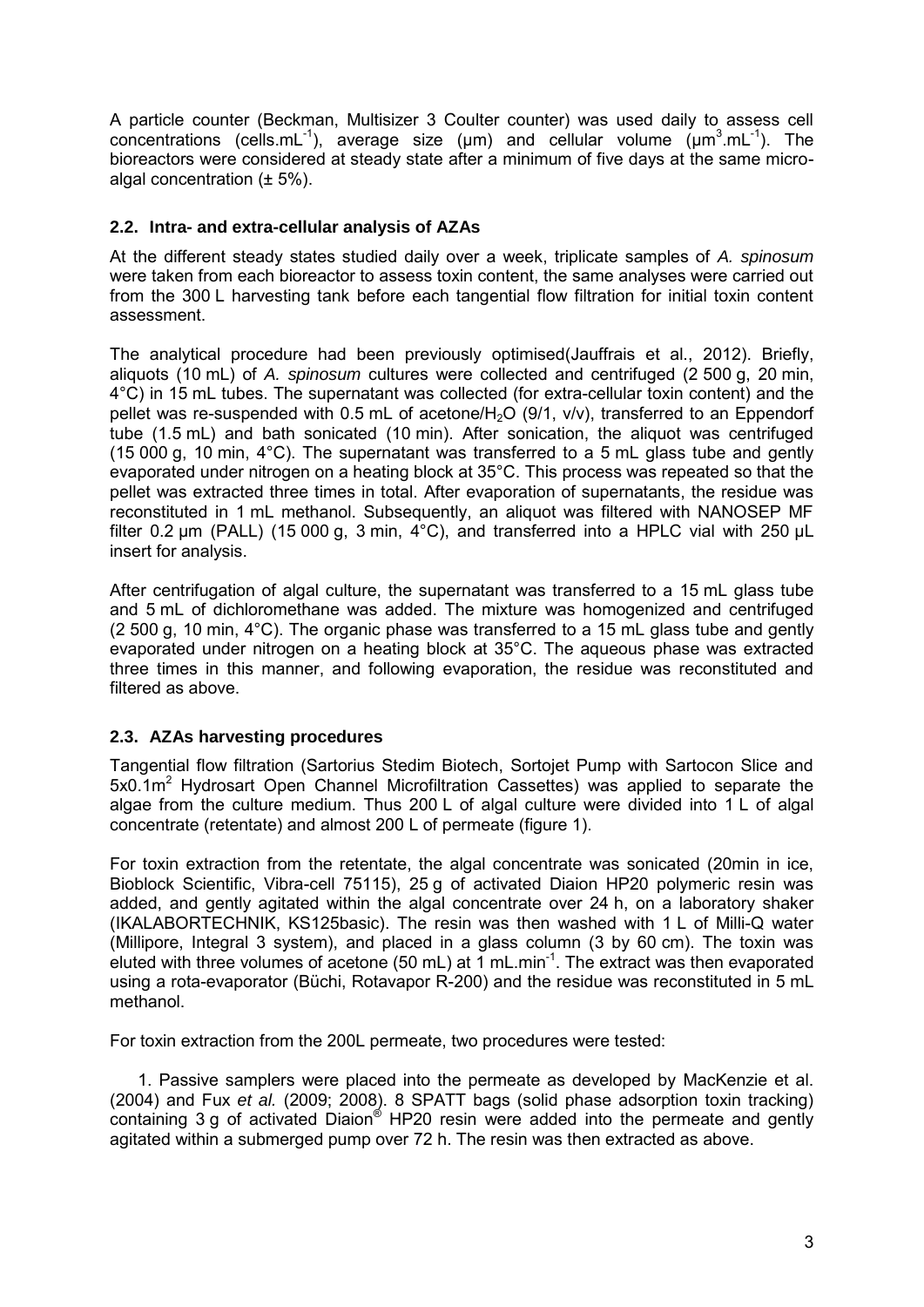2. A submerged pump  $(20 \text{ L.min}^{-1})$  was placed into the permeate and connected to a column containing 25 g of activated Diaion® HP20 resin over 72 h. The resin was then extracted as above. This procedure was an adaptation of Rundberget et al. (2007) developed for large scale extraction of micro-algal biotoxin *in situ*.

#### **2.4. LC-MS/MS analysis**

The samples were analyzed by LC/MS-MS using an Agilent 1100 model coupled to a triple quadrupole mass spectrometer (SCIEX-Applied Biosystems, API 2000) for quantification of AZAs. 5 µL of each sample were injected into the LC-MS/MS, toxins were separated by reversed-phase chromatography with a silica-based column (Hypersil BDS C8 column, size 50\*2 mm, 3 µm particle size; Phenomenex) The A and B mobile phases were 100% water and acetonitrile/water (95/5, v/v) respectively, both containing 2 mM ammonium formate and 50 mM formic acid. The BDS-Hypersil column was eluted isocratically at a dilution rate of 250  $\mu$ L.min<sup>-1</sup> (75%B) at 20<sup>°</sup>C for 10 min.

AZAs were quantified by comparison with a series of AZA-1 standard from the NRC. The two most intense product ions were selected with the following transitions: AZA1 m/z 842.5>824.5 and 842.5>672.4, and AZA2 856.5>838.5 and 856.5>672.4

# **3. Results and discussion**

Cell concentration, mean diameter, cellular volume and toxin content remained constant at steady states when the dilution rate changed. However, differences were noticed between reactors in series (R1 and -2). At the different dilution rates studied cell concentrations were equal to 190 000 and 215 000 cells.mL $<sup>-1</sup>$  in R1 and R2 respectively and results for mean</sup> diameter and cellular volume were comparable at all dilution rates but differed between R1 and R2 (table 1). For each steady state studied, AZAs cell quota increased between bioreactor 1 and -2, showing a positive effect of bioreactors in series to enhance AZA cellular content. Interestingly, contrarily to cellular concentration, AZA cell content decreased as dilution rate increased, ranging from 67 to 24 fg.cell<sup>-1</sup> for R1 and 98 to 63 fg.cell<sup>-1</sup> for R2. Thus, the cell production increased as dilution rate increased whereas AZA production reached an optimum at 0.25 day<sup>-1</sup> of 475  $\pm$  17 µg.day<sup>-1</sup> under the studied conditions.

Batch cultured *A. spinosum* (strain 3D9 or SM2) produced AZA1 and -2, with AZA1 as the predominant AZA and with a cell quota ranging from 5 to 40 fg. cell<sup>-1</sup> (Jauffrais et al., 2010; Salas et al., 2011; Tillmann et al., 2009). In the present study, the same toxin profiles were found, however, AZAs cell quota of 24 to 98 fg.cell<sup>-1</sup> were obtained depending on the dilution rate. There was a higher toxin concentration at low growth rate of *A. spinosum* than higher dilution rate (especially in R1), showing the necessity of chemostats in series at higher dilution rate to increase significantly toxin concentration.

As described above, continuous *A. spinosum* culture was shown to be valuable for production of AZAs using photobioreactors in series. Subsequently, AZA extractions were developed to optimise the recovery from bioreactors. Before filtration, 95% of the toxin was intracellular, whereas after filtration, 50 to 70% of the toxin was contained in the concentrate and 30-50% released in the permeate. The observed variation was time dependent, with longer filtration times leading to higher proportions of toxin in the permeate.

Intracellular toxin content was recovered as algal paste after centrifugation of the retentate, however, this procedure inferred the loss of some toxin from the supernatant  $(± 10%)$ . To avoid this loss a solid phase adsorption was implemented using Diaion® HP20 resin as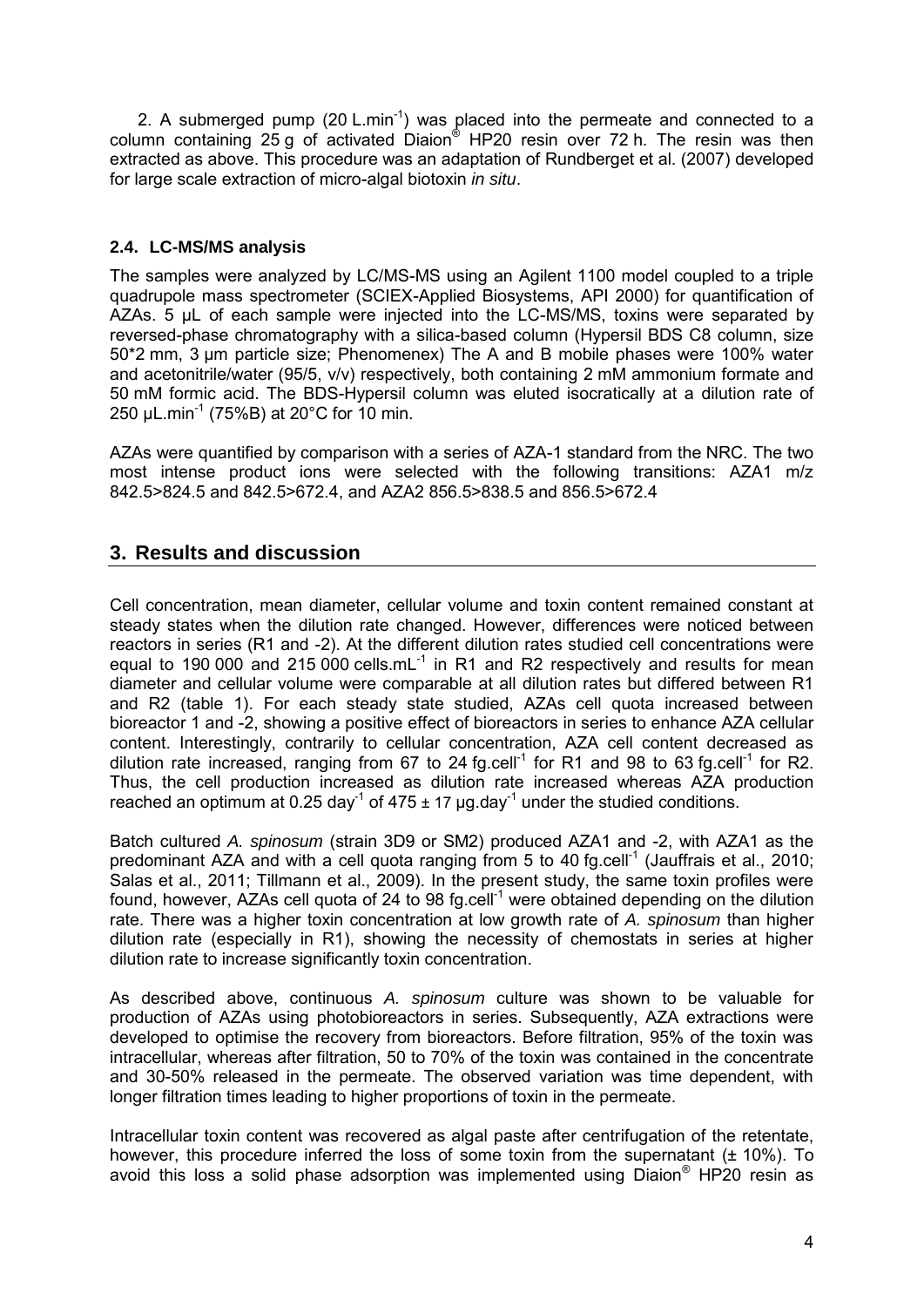explained above, this procedure allowed for the recovery of up to 90% of the total toxin from the retentate.

Extracellular toxin content was extracted using two procedures, the SPATT bags and a solid phase extraction procedure. SPATT bags were initially designed as a monitoring tool to follow and predict micro-algal toxic event around shellfish production areas (MacKenzie et al., 2004; MacKenzie, 2010). The solid phase extraction procedure was implemented for biotoxin extraction from naturally occurring micro-algal blooms (Rundberget et al., 2007). These two methods allowed good recovery, however, recovery using SPATT bags showed more variability than the SPE procedure in the condition tested. Even though, the procedures for AZAs extraction from the concentrate and permeate allowed for the recovery of 80  $\pm$  5% of toxins originally produced by *A. spinosum* pilot scale culture.

# **4. Conclusion**

At a rate of 0.25 day<sup>-1</sup>, we obtained about 3 mg of AZAs in crude extracts over 12 days (8 days of culture, 1 day of filtration and 3 days of extractions). The optimisation of the procedure demonstrated the feasibility of producing AZAs from *A. spinosum* cultured in photobioreactors in series. The AZAs obtained are suitable amounts for purification and production of certified standards for further toxicological study and for instrument calibration in monitoring programs.

# **Acknowledgment**

This study was carried out under the Sea Change strategy with the support of the Marine Institute and the Marine Research Sub-Programme of the National Development Plan 2007- 2013 (ASTOX2 project PBA/AF/08/001(01)), co-financed by the European Regional Development Fund. Further funding was obtained through Ifremer from the French Ministry of Education, Research and Technology through Programme 187 of the National Finance Law. The authors would like to thank all the members of the laboratory EMP/PHYC at the Atlantic Centre of Ifremer for their help and technical advice during this study.

## **References**

Akselman, R. & Negri, R.M., 2012. Blooms of Azadinium cf. spinosum Elbrächter et Tillmann (Dinophyceae) in northern shelf waters of Argentina, Southwestern Atlantic. *Harmful Algae*, *in press* DOI: 10.1016/j.hal.2012.05.004.

Diaz Sierra, M., Furey, A., Hamilton, B., Lehane, M. & James, K.J. (2003). Elucidation of the fragmentation pathways of azaspiracids, using electrospray ionisation, hydrogen/deuterium exchange, and multiple-stage mass spectrometry. *J. Mass Spectrom*. 38, 1178-1186.

Fux, E., Bire, R. & Hess, P. (2009). Comparative accumulation and composition of lipophilic marine biotoxins in passive samplers and in mussels (*M. edulis*) on the West Coast of Ireland. *Harmful Algae* 8, 523-537.

Fux, E., Marcaillou, C., Mondeguer, F., Bire, R. & Hess, P. (2008). Field and mesocosm trials on passive sampling for the study of adsorption and desorption behaviour of lipophilic toxins with a focus on OA and DTX1. *Harmful Algae* 7, 574-583.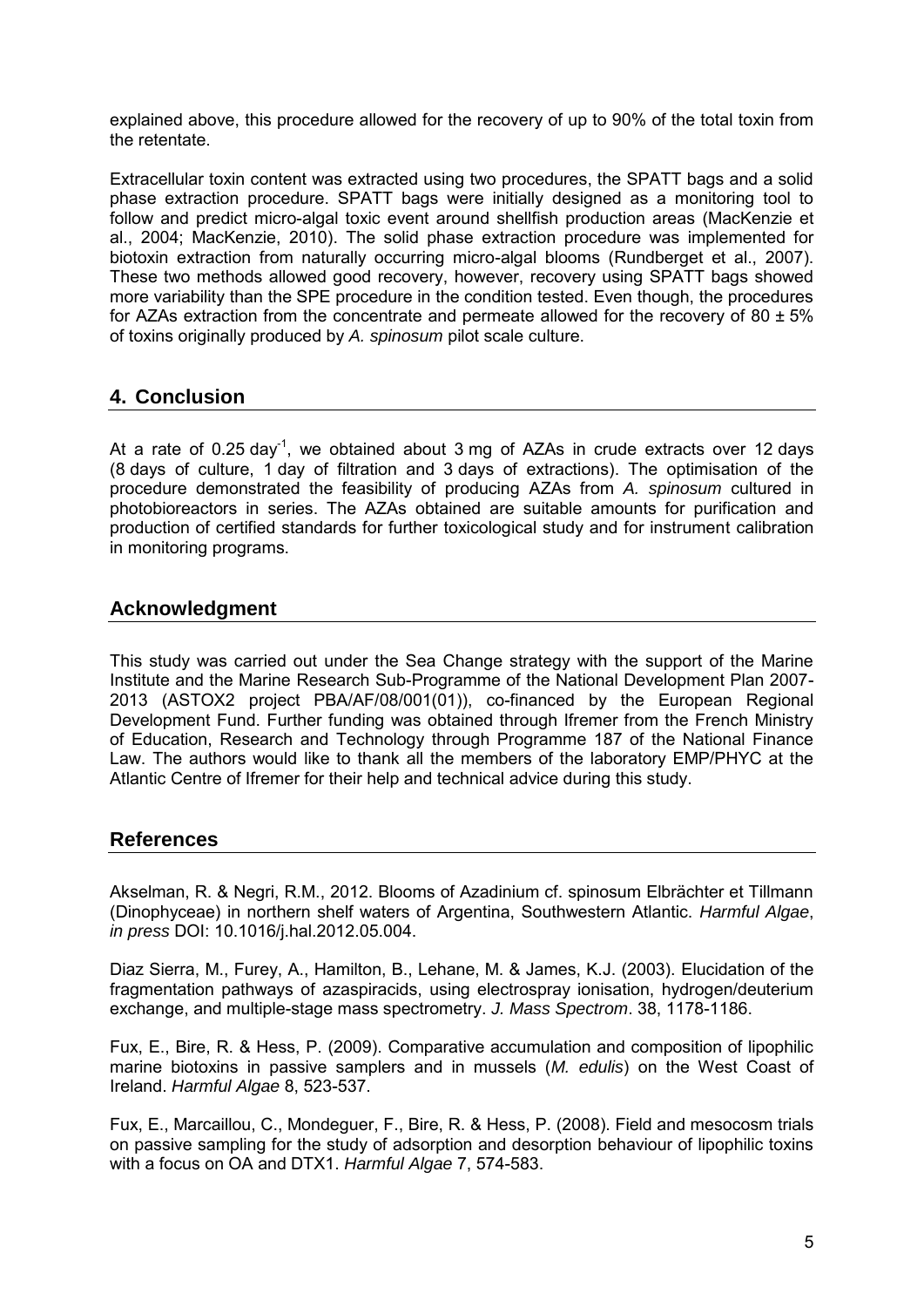Hernandez-Becerril, D.U., Escobae-Morales, S., Morreno-Gutiérez, S.P. & Baron-Campis, S.A. (2010, November). *Two new records of potentially toxic phytoplankton species from the Mexican Pacific*. (Poster presented at the 14th International Conference on Harmful Algae, Hersonissos).

James, K.J., Sierra, M.D., Lehane, M., Magdalena, A.B. & Furey, A. (2003). Detection of five new hydroxyl analogues of azaspiracids in shellfish using multiple tandem mass spectrometry. *Toxicon* 41, 277-283.

Jauffrais, T., Herrenknecht, C., Séchet, V., Sibat, M., Tillmann, U., Krock, B., Kilcoyne, J., Miles, C.O., McCarron, P., Amzil, Z. & Hess, P., (2012). Quantitative analysis of azaspiracids in *Azadinium spinosum* cultures. *Anal. Bioanal. Chem*. 403, 833-846

Jauffrais, T., Séchet, V., Herrenknecht, C., Tillmann, U., Krock, B., Amzil, Z. & Hess, P. (2010, November). *Growth and toxin production of* Azadinium spinosum *in batch and continuous culture*. (Poster presented at the 14th International conference on harmful algae, Hersonissos).

Keller, M.D., Selvin, R.C., Claus, W. & Guillard, R.R.L. (1987). Media for the culture of oceanic ultraphytoplankton. J. Phycol. 23, 633-638.

Kilcoyne, J., Keogh, A., Clancy, G., Leblanc, P., Burton, I., Quilliam, M.A., Hess, P. & Miles, C.O. (2012). Improved isolation procedure for azaspiracids from shellfish, structural elucidation of azaspiracid-6, and stability studies. *J. Agric. Food. Chem.* 60, 2447-2455.

Krock, B., Tillmann, U., John, U. & Cembella, A. (2008). LC-MS-MS aboard ship: tandem mass spectrometry in the search for phycotoxins and novel toxigenic plankton from the North Sea. *Anal. Bioanal. Chem.* 392, 797-803.

Krock, B., Tillmann, U., John, U. & Cembella, A.D. (2009). Characterization of azaspiracids in plankton size-fractions and isolation of an azaspiracid-producing dinoflagellate from the North Sea. *Harmful Algae* 8, 254-263.

MacKenzie, L., Beuzenberg, V., Holland, P., McNabb, P. & Selwood, A. (2004). Solid phase adsorption toxin tracking (SPATT): a new monitoring tool that simulates the biotoxin contamination of filter feeding bivalves. *Toxicon* 44, 901-918.

MacKenzie, L.A. (2010). In situ passive solid-phase adsorption of micro-algal biotoxins as a monitoring tool. *Curr. Opin. Biotechnol.* 21, 326-331.

McCarron, P., Kilcoyne, J., Miles, C.O. & Hess, P. (2009). Formation of azaspiracids-3, -4, - 6, and -9 via decarboxylation of carboxyazaspiracid metabolites from shellfish. *J. Agric. Food. Chem.* 57, 160-169.

McMahon, T. & Silke, J. (1996). West coast of Ireland winter toxicity of unknown aetiology in mussels. *Harmful Algae News* 14, 2.

Nicolaou, K.C., Koftis, T.V., Vyskocil, S., Petrovic, G., Ling, T.T., Yamada, Y.M.A., Tang, W.J. & Frederick, M.O. (2004). Structural revision and total synthesis of azaspiracid-1, part 2: Definition of the ABCD domain and total synthesis. *Angew. Chem. Int. Ed.* 43, 4318-4324.

Ofuji, K., Satake, M., McMahon, T., James, K.J., Naoki, H., Oshima, Y. & Yasumoto, T. (2001). Structures of azaspiracid analogs, azaspiracid-4 and azaspiracid-5, causative toxins of azaspiracid poisoning in Europe. *Biosci. Biotechnol., Biochem.* 65, 740-742.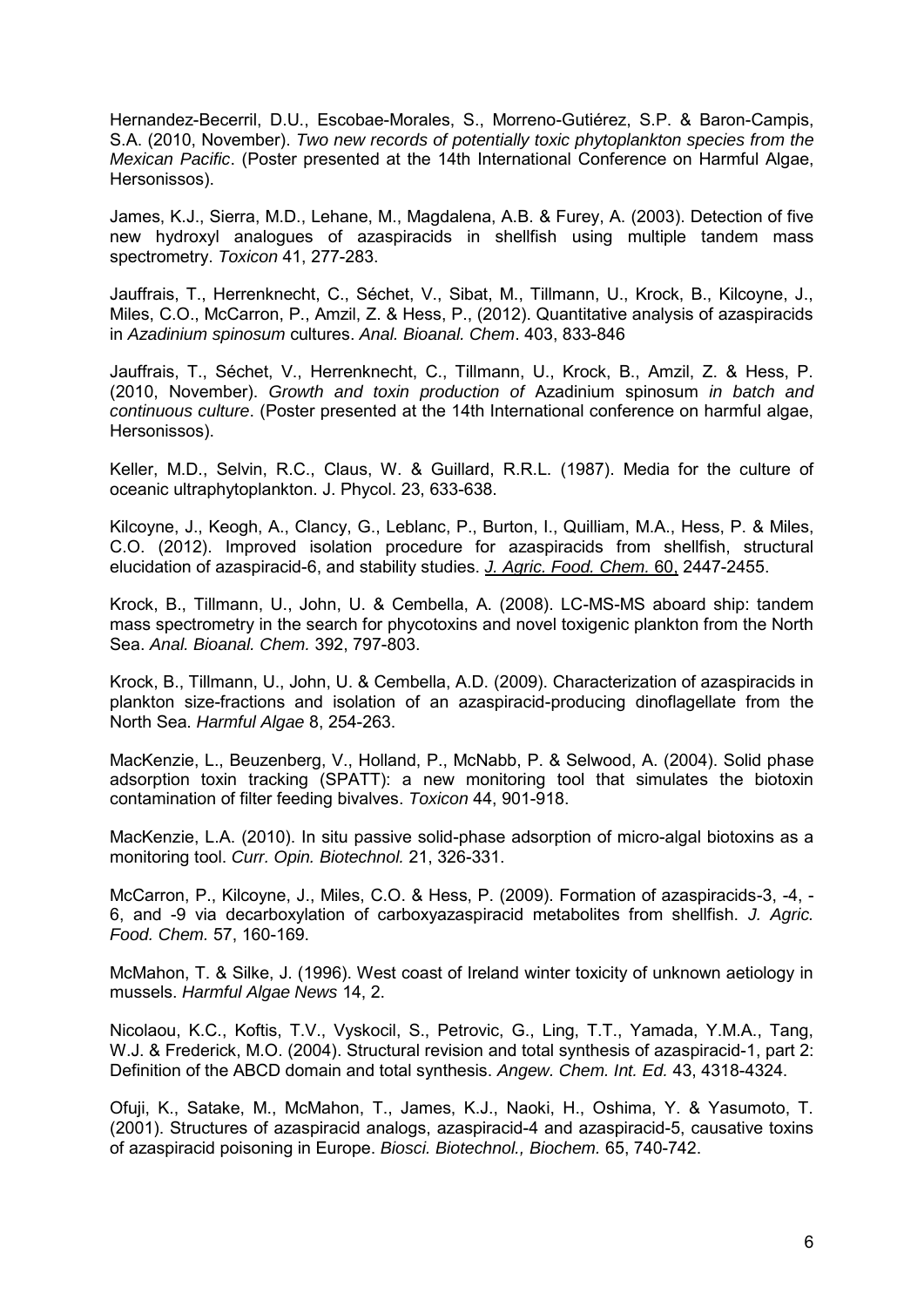Ofuji, K., Satake, M., McMahon, T., Silke, J., James, K.J., Naoki, H., Oshima, Y. & Yasumoto, T. (1999). Two analogs of azaspiracid isolated from mussels, *Mytilus edulis*, involved in human intoxication in Ireland. *Nat. Toxins* 7, 99-102.

Perez, R.A., Rehmann, N., Crain, S., LeBlanc, P., Craft, C., MacKinnon, S., Reeves, K., Burton, I.W., Walter, J.A., Hess, P., Quilliam, M.A. & Melanson, J.E. (2010). The preparation of certified calibration solutions for azaspiracid-1,-2, and-3, potent marine biotoxins found in shellfish. *Anal. Bioanal. Chem.* 398, 2243-2252

Rehmann, N., Hess, P. & Quilliam, M.A. (2008). Discovery of new analogs of the marine biotoxin azaspiracid in blue mussels (*Mytilus edulis*) by ultra-performance liquid chromatography/tandem mass spectrometry. *Rapid Commun. Mass Spectrom.* 22, 549-558.

Rundberget, T., Sandvik, M., Larsen, K., Pizarro, G.M., Reguera, B., Castberg, T., Gustad, E., Loader, J.I., Rise, F., Wilkins, A.L. & Miles, C.O. (2007). Extraction of microalgal toxins by large-scale pumping of seawater in Spain and Norway, and isolation of okadaic acid and dinophysistoxin-2. *Toxicon* 50, 960-970.

Salas, R., Tillmann, U., John, U., Kilcoyne, J., Burson, A., Cantwell, C., Hess, P., Jauffrais, T. & Silke, J. (2011). The role of *Azadinium spinosum* (Dinophyceae) in the production of azaspiracid shellfish poisoning in mussels. *Harmful Algae* 10, 774-783.

Satake, M., Ofuji, K., Naoki, H., James, K.J., Furey, A., McMahon, T., Silke, J. & Yasumoto, T. (1998). Azaspiracid, a new marine toxin having unique spiro ring assemblies, isolated from Irish mussels, *Mytilus edulis*. *J. Am. Chem. Soc.* 120, 9967-9968.

Tillmann, U., Elbrachter, M., Krock, B., John, U. & Cembella, A. (2009). *Azadinium spinosum* gen. et sp nov (Dinophyceae) identified as a primary producer of azaspiracid toxins. *Eur. J. Phycol.* 44, 63-79.

## **Table**

Table 1. A. spinosum concentration (cells.mL<sup>-1</sup>), mean diameter (µm), cellular volume  $(\mu m^3.mL^{-1})$ , toxin content (fg.cell<sup>-1</sup>), and cell and toxin productivity (cells.day<sup>-1</sup> and  $\mu$ g.day<sup>-1</sup> respectively) at the different dilution rate studied  $(0.15, 0.2, 0.25, 0.3 \text{ day}^{-1})$  in the two bioreactors in series (R1 and -2).

|                                                                        | $0.15 D-1$       |                  | $0.2 D-1$        |                 | $0.25 D^{-1}$    |                  | $0.3 D^{-1}$     |                  |
|------------------------------------------------------------------------|------------------|------------------|------------------|-----------------|------------------|------------------|------------------|------------------|
|                                                                        | <b>R</b> 1       | <b>R2</b>        | <b>R</b> 1       | <b>R2</b>       | <b>R</b> 1       | <b>R2</b>        | <b>R</b> 1       | <b>R2</b>        |
| A. spinosum concentration<br>(cells. $mL^{-1}$ )                       | 193000<br>± 6000 | 214000<br>± 3000 | 194000<br>± 8000 | 214000<br>±7000 | 190000<br>± 6000 | 221000<br>± 5000 | 187000<br>± 5000 | 220000<br>± 4000 |
| А.<br>spinosum<br>mean<br>diameter $(\mu m)$                           | 9.59<br>± 0.15   | 9.90<br>± 0.16   | 9.63<br>± 0.23   | 10.11<br>± 0.18 | 9.29<br>± 0.09   | 9.93<br>± 0.04   | 9.48<br>± 0.12   | 10.02<br>± 0.05  |
| spinosum<br>cellular<br>А.<br><b>volume</b> $(10^7 x \mu m^3.mL^{-1})$ | $9 \pm 0.4$      | $11 \pm 0.4$     | 9 ± 0.6          | $12 \pm 0.7$    | $8 \pm 0.3$      | $12 \pm 0.2$     | $8 \pm 0.1$      | $12 \pm 0.4$     |
| $AZA1$ (fg.cell <sup>-1</sup> )                                        | $52 \pm 6$       | $74 \pm 4$       | $34 \pm 12$      | $76 \pm 14$     | $26 \pm 2$       | $61 \pm 3$       | $17 \pm 1$       | $45 \pm 3$       |
| $AZA2$ (fg.cell <sup>-1</sup> )                                        | $15 \pm 1$       | $24 \pm 2$       | $10 \pm 2$       | $19 \pm 2$      | $12 \pm 2$       | $25 \pm 2$       | 7±1              | $18 \pm 2$       |
| $AZAs$ (fg.cell <sup>-1</sup> )                                        | $67 \pm 3$       | $98 \pm 5$       | $44 \pm 13$      | $95 \pm 16$     | $38 \pm 2$       | $86 \pm 3$       | $24 \pm 1$       | $63 \pm 5$       |
| Cell<br>productivity<br>$(10^9$ xcells.day <sup>1</sup> )              | 2.90<br>± 0.09   | 3.21<br>± 0.05   | 3.90<br>± 0.16   | 4.28<br>± 0.14  | 4.75<br>± 0.15   | 5.53<br>± 0.13   | 5.61<br>± 0.15   | 6.60<br>± 0.12   |
| productivity<br>Toxin<br>$AZA1+AZA2$ ( $\mu$ g.day <sup>-1</sup> )     | $193 \pm 9$      | $314 \pm 15$     | $170 \pm 50$     | $406 \pm 64$    | $180 \pm 10$     | $475 \pm 17$     | $134 \pm 5$      | $415 \pm 33$     |